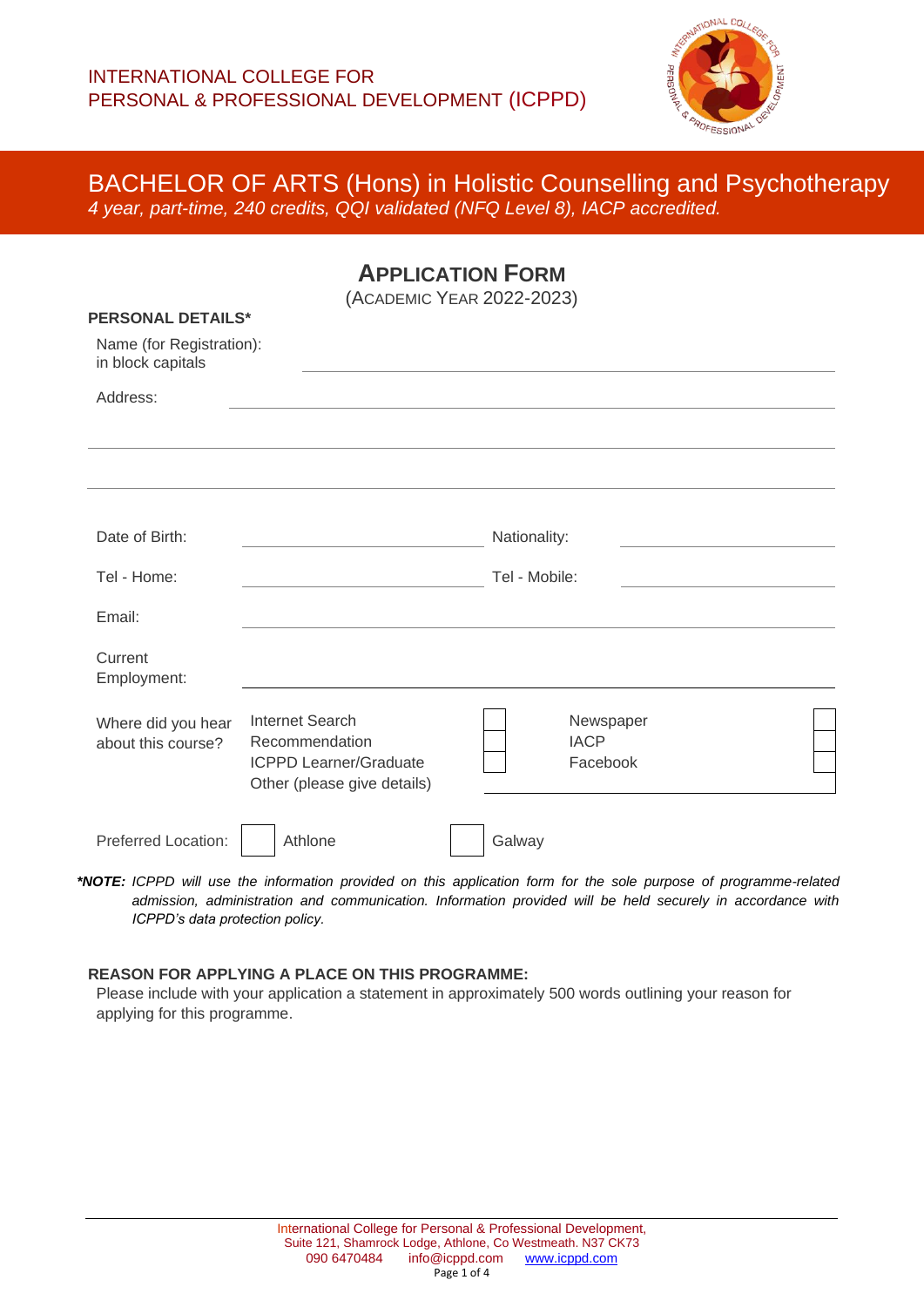

### **EDUCATIONAL BACKGROUND**

Second Level: *Documentary evidence required only where the applicant's formal education ceased at Second Level – e.g., copy of Leaving Certificate and/or equivalent qualification and/or transcript of results, etc. In some circumstances, ICPPD may require the original certificates for verification. These would be copied and returned to the applicant.*

Previous Third-Level Education, including adult educational classes, courses etc: *Documentary evidence e.g., copy of certificate(s), transcripts should be provided with this application. In some circumstances, ICPPD may require the original certificates for verification. These would be copied and returned to the applicant.*

Details of any other Course in Counselling and Psychotherapy, or equivalent qualification undertaken: *Documentary evidence e.g. (copy of certificate(s), transcripts etc) should be provided with this application. In some circumstances, ICPPD may require the original certificate for verification. These would be copied and returned to the applicant.*

Other Achievements you consider relevant to your application:

Please supply the names and addresses of two personal referees who would support your competence to undertake a degree course in Holistic Counselling and Psychotherapy:

 $1.$  2.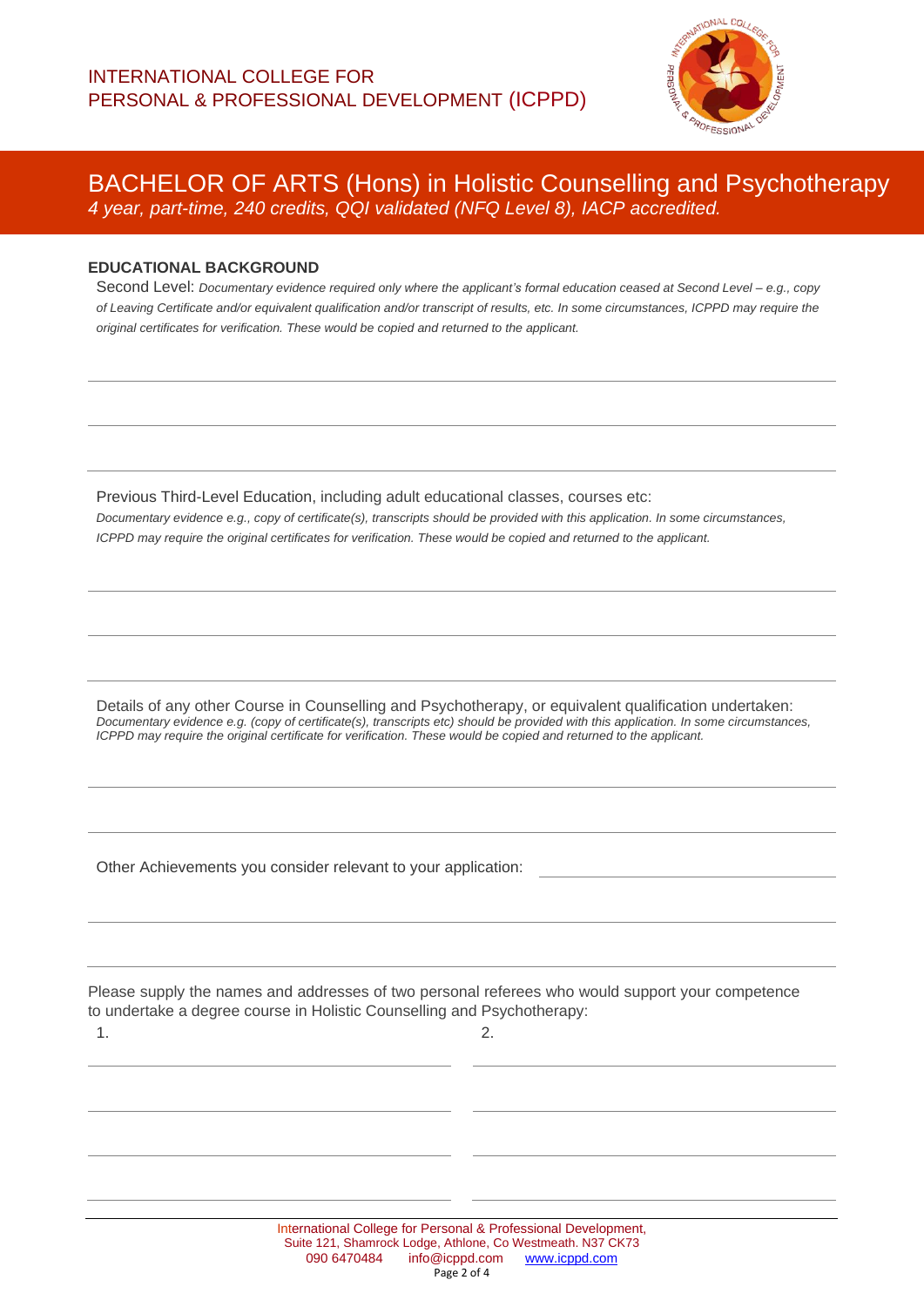

#### **Please identify your skill levels for the following i.e., are they sufficient to complete this degree programme:**

I have sufficient IT skills to undertake this programme and own a computer with internet access.

I have proficiency in the English language (*i.e. a pass in Leaving Certificate English, or equivalent*) to undertake this degree programme and complete assignments. Where the applicant's first language is not English, evidence of English language proficiency will be required e.g. successful completion of a course through English in the previous two years or English Language Proficiency Test (IELTS) with a minimum score of 6.5. Documentary evidence [copy of certificate(s), transcripts etc] should be provided with this application].

### **FITNESS TO PRACTICE – UNDERTAKING CLINICAL WORK**

*Please Note: ICPPD is responsible for ensuring learners' ongoing Fitness to Practice (in terms of health, behaviour and character), therefore progression is at the discretion of the College.*

| Is there any reason that might prevent you from, and/or hinder your progression<br>in, undertaking this degree course in Holistic Counselling and Psychotherapy? | Yes $\Box$ | No. |  |
|------------------------------------------------------------------------------------------------------------------------------------------------------------------|------------|-----|--|
| Please give details as appropriate:                                                                                                                              |            |     |  |
|                                                                                                                                                                  |            |     |  |
|                                                                                                                                                                  |            |     |  |
|                                                                                                                                                                  |            |     |  |
|                                                                                                                                                                  |            |     |  |

*……………………………………………………………………………………………………………………….*

I have read the programme details and I understand that I will be required to meet the academic standards as set out in this QQI validated programme.

In applying and accepting a place on this programme, I agree to personal and professional requirements as per IACP as the course's accreditation body and ICPPD policies as laid out in the [Quality Assurance Manual.](https://icppd.com/quality-assurance-at-icppd/)

I understand that this programme is an adult training course. As such, participants will be expected to demonstrate a sufficient level of maturity to take responsibility for themselves and their own involvement in the course.

I certify that the information provided on this application is accurate. I understand that withholding information or giving false information may result in a refusal of a place within ICPPD or in termination of my application/registration at ICPPD.

I am aware that I will be required to complete the National Vetting Process in the early part of the programme.

| <b>Applicant Signature</b>                               | <b>Date</b>                                  |  |  |  |
|----------------------------------------------------------|----------------------------------------------|--|--|--|
| <b>OFFICE USE ONLY</b>                                   |                                              |  |  |  |
| <b>Staff</b><br>Signature/Initials:                      | Learner ID No allocated:                     |  |  |  |
| <b>Application Form</b><br><b>Received (Date):</b>       | <b>Supporting Documentation</b><br>Received: |  |  |  |
| <b>Application</b><br><b>Processing Fee</b><br>Received: | <b>Interview Date:</b>                       |  |  |  |